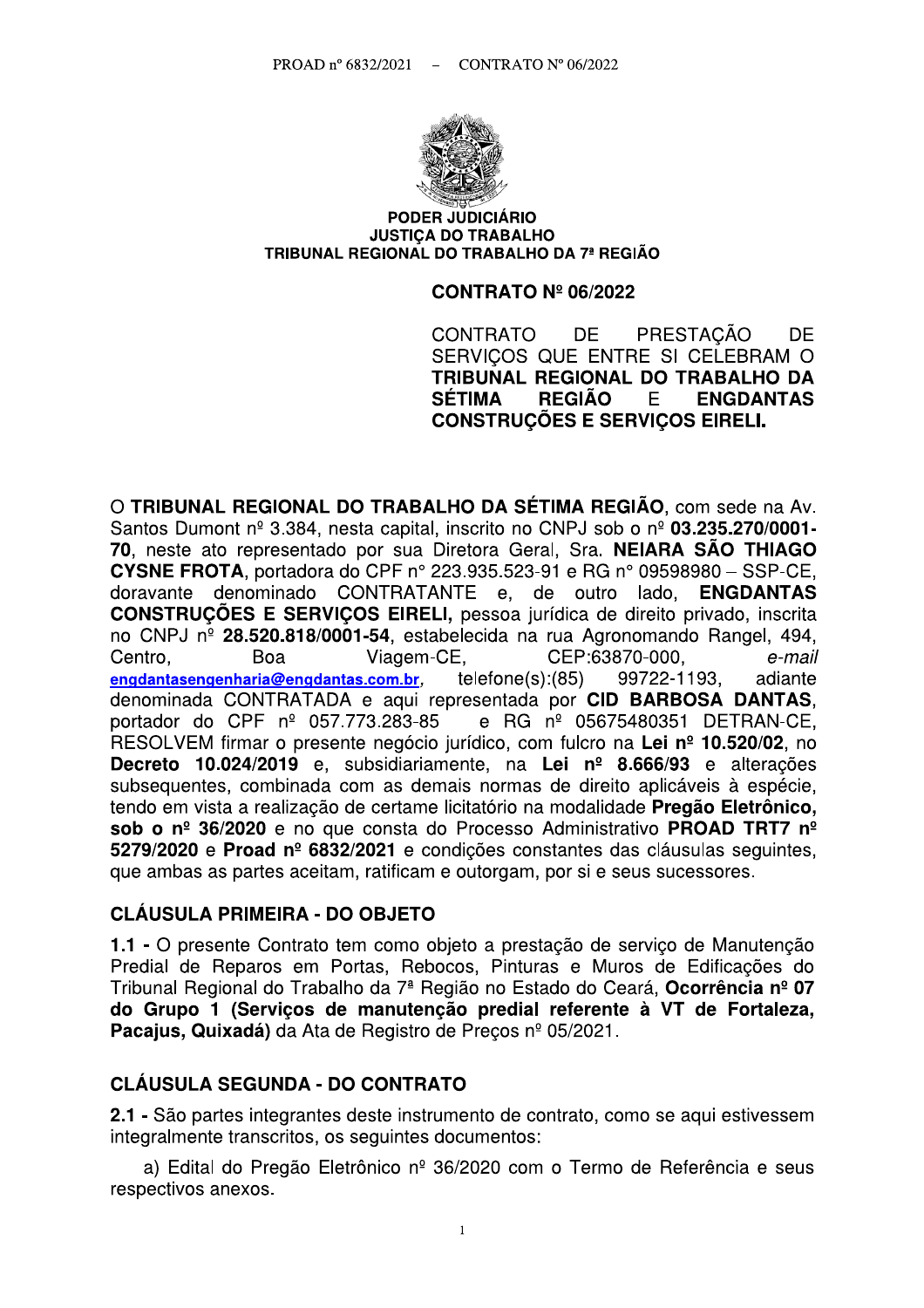b) Proposta apresentada pela CONTRATADA.

2.1.1 - Considera-se expressamente revogado o contido na Proposta apresentada pela CONTRATADA que disponha em contrário ao estabelecido neste termo de Contrato.

#### **CLÁUSULA TERCEIRA – DO SISTEMA DE ATENDIMENTO DE DEMANDAS**

3.1 - A CONTRATADA deverá atender a toda e qualquer solicitação do TRT 7<sup>ª</sup> Região, para realização de serviços, que se encontram previstas na contratação.

3.2 - Em até 5 (cinco) dias após o recebimento da ASSINATURA DO CONTRATO, a CONTRATADA deverá apresentar ao FISCAL DO CONTRATO, para cada Ocorrência, a documentação a seguir relacionada:

a) A relação de funcionários que executarão os serviços, acompanhada do respectivo número de documento de identificação;

b) Cópia das Carteiras de Trabalho de todos os funcionários supracitados;

c) Cópia dos Atestados de Saúde Ocupacional de todos os empregados supracitados;

d) Entregar a ART ou RRT referente aos serviços contratados, devidamente registrados no CREA ou CAU:

e) Cronograma de execução dos serviços ajustado às técnicas a serem empregadas pela CONTRATADA.

3.3 - Em até 60 (sessenta) dias da assinatura do contrato, a CONTRATANTE deverá emitir a ORDEM DE SERVICO e efetuar o chamamento a CONTRATADA para o seu recebimento.

3.3.1 - Cada OCORRÊNCIA contém os servicos a serem realizados, cujo produto dos quantitativos, levantados pela FISCALIZAÇÃO, totalize um valor não inferior a importância de R\$ 10.000,00 (dez mil reais) para cada OCORRÊNCIA.

3.3.2 - O chamamento da CONTRATADA para recebimento da ORDEM DE SERVICO poderá ser efetuado, por escrito, via correio, fax ou e-mail, ficando a CONTRATADA responsável pela consulta periódica ao endereco informado, tendo em vista que os prazos para atendimento das demandas serão contados a partir do recebimento da Ordem de Serviço.

3.4 - A CONTRATADA terá até 02 (dois) dias úteis para o recebimento da ORDEM DE SERVIÇO, a contar do RECEBIMENTO do chamamento.

3.5 - A CONTRATADA deverá fazer a movimentação de móveis e equipamentos, eventuais desmontagens e remontagens de móveis, quando for necessário à desobstrução do local onde serão realizados os trabalhos, bem como deverá realizar o reposicionamento dos móveis e equipamentos no local, imediatamente após a conclusão dos serviços, seguindo-se limpeza do local, sem que isso implique acréscimo nos preços contratados.

3.6 - Na execução devem ser observadas as especificações gerais e as indicações do relatório memorial descritivo, as prescrições ambientais, e ainda as normas brasileiras da ABNT aplicáveis.

3.7 - Eventuais citações de marcas ou modelos devem ser entendidas apenas como orientação do tipo e padrão de qualidade do produto que se deseja fornecido.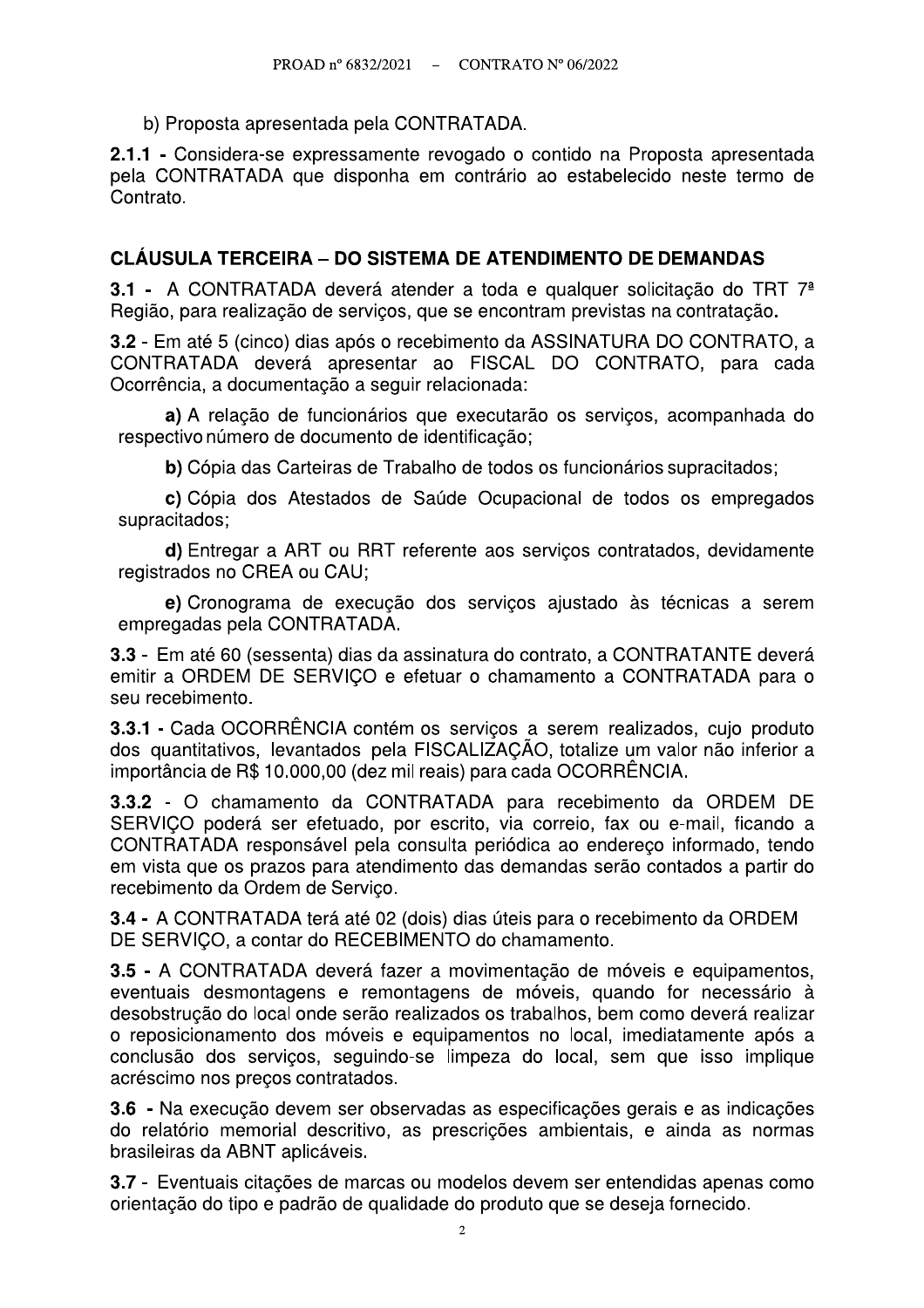### **CLÁUSULA QUARTA – DAS DESPESAS COM DESLOCAMENTO**

4.1 - Para execução dos servicos dentro dos limites de cada grupo serão remuneradas através da fórmula abaixo:

 $VD = 0.40 \times D \times Pqc$ , onde:

VD = Valor pago a título de deslocamento, em reais (R\$);

D = Distância entre a sede do grupo e o local de prestação dos serviços (considerando percurso de ida e volta), em quilômetros (Km) para atendimento exclusivamente uma única vez para cada Ocorrência;

Pgc = Preço do litro da gasolina, em R\$ (deverá ser considerado o valor estabelecido no Insumo 4222 SINAPI/CEF - Ceará - Gasolina Comum).

4.2 - Será pago apenas um deslocamento, no trajeto ida e volta, da cidade base do grupo para a outra cidade local do serviço.

4.3 - Segue abaixo a distância entre a cidade de São Gonçalo e sua respectiva sede:

a) De Fortaleza para São Goncalo do Amarante – 64,60 Km (Fonte Google Maps)

4.5 - Para efeito deste Termo, independentemente do local da sede da CONTRATADA, é considerado como sede de cada grupo as cidades a seguir, que servirão de referência para o cálculo do deslocamento para atendimento das ocorrências:

#### a) Grupo I - Fortaleza / CE, Pacaius / CE, Quixadá / CE

b) Grupo II - Juazeiro do Norte / CE

## **CLÁUSULA QUINTA – DO PRAZO E CONDICÕES DE EXECUCÃO**

5.1 - O prazo fixado para execução dos serviços individuais (ocorrências) será definido pela FISCALIZAÇÃO, conforme documentos 201/202 do processo administrativo, segundo o critério estabelecido no Cronograma Físico-Financeiro Genérico por Ocorrência (Anexo III do Termo de Referência), a contar do recebimento da ORDEM DE SERVIÇO.

5.1.1 – A CONTRATADA poderá, mediante solicitação escrita e a exclusivo critério da Administração da CONTRATADA, ter o prazo prorrogado, ficando estabelecido que, caso se veja impossibilitado de cumprir o prazo estipulado para a execução dos servicos, a CONTRATADA deverá apresentar ao TRT 7<sup>ª</sup> Região, em até 05 (cinco) dias antes da data de vencimento inicialmente fixada, pedido de prorrogação acompanhado de justificativa escrita e devidamente fundamentada.

5.1.1.1 - O pedido de prorrogação deverá ser encaminhado à Divisão de Manutenção e Projetos - DMPROJ, localizada no 1º Andar do Anexo II do TRT 7<sup>ª</sup> Região, na Rua Vicente Leite, nº 1281 - Aldeota - Fortaleza / CE, ficando a critério do titular daquela unidade acolher ou não o requerimento da CONTRATADA, que, uma vez acolhido, será encaminhado para ADMINISTRACÃO GERAL para análise e, se for o caso, posterior aprovação da prorrogação.

5.1.1.2 - Em caso de deferimento do pedido de prorrogação do prazo de execução dos serviços, este será determinado pela ADMINISTRAÇÃO GERAL.

5.1.2 - Vencido o prazo inicial ou da eventual prorrogação, sem que os serviços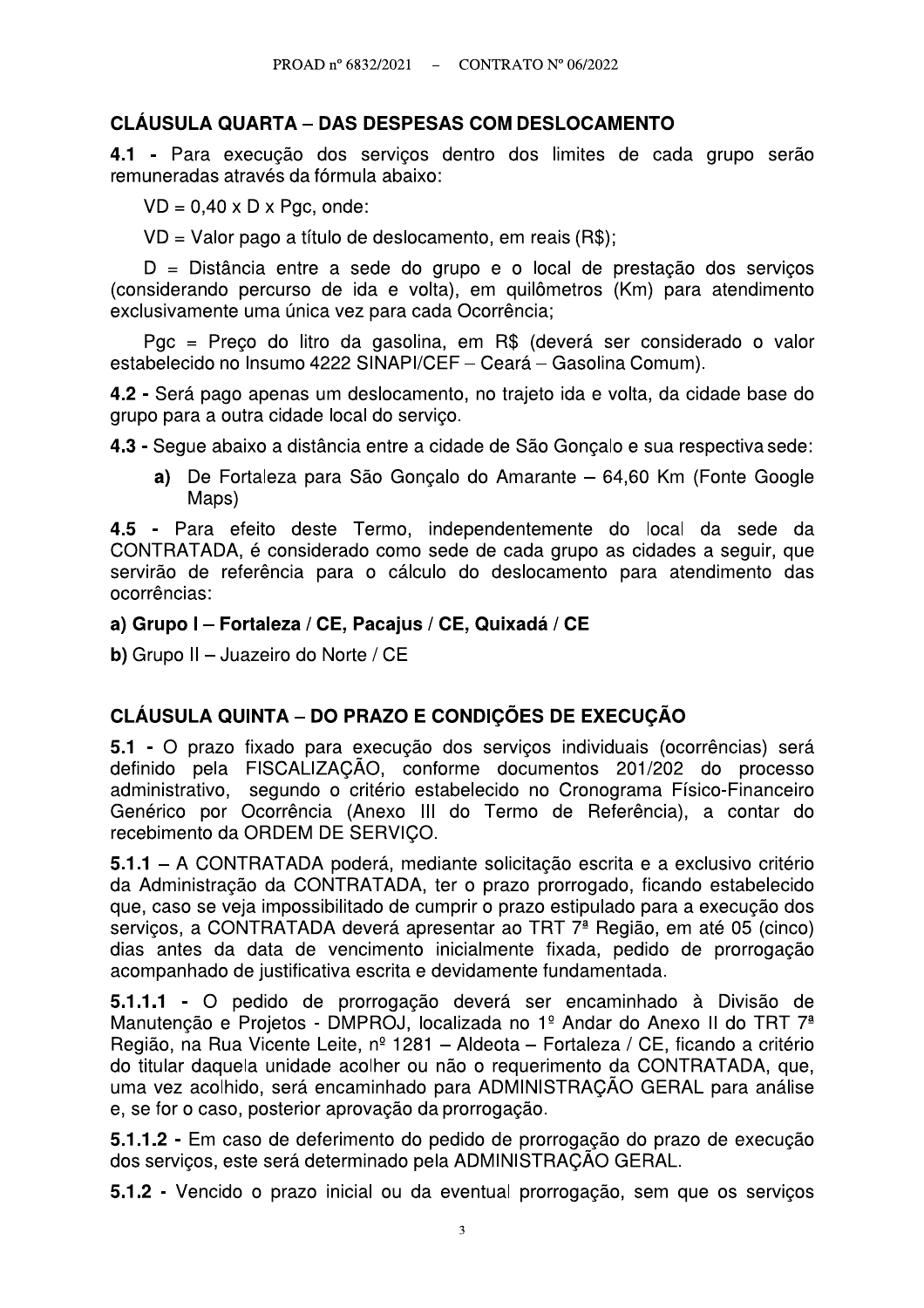tenham sido executados, caracterizar-se-á o descumprimento da obrigação pactuada e, por conseguinte, ficará a CONTRATADA sujeita às penalidades previstas neste Termo.

#### CLÁUSULA SEXTA - DO LOCAL, HORÁRIO E DIAS DA EXECUÇÃO DOS **SERVICOS**

6.1 - Os servicos deverão ser executados, em dias úteis, nos locais das Ocorrências, no horário das 7h30min às 18h30min.

6.1.1 - Excepcionalmente os servicos poderão ser realizados fora do horário, desde que autorizadas pela Fiscalização.

6.2 - Deverão ser refeitos, em até 30 (trinta) dias, pelo contratado os serviços que apresentarem defeitos imediatos.

6.3 - A prestação de servicos será realizada na unidade abaixo relacionada:

#### **GRUPO I - Sede em Fortaleza**

a) Prédios Anexos I e II - Rua Vicente Leite,  $N^{\circ}$  1281 - Aldeota - Fortaleza/CE -CEP 60.170-150.

- b) Vara do Trabalho de Pacajus R. Expedito Chaves Cavalcante, s/n Centro, Pacaius - CE, 62870-000.
- c) Vara do Trabalho de Quixadá Rua Tenente Cravo, 775 Triângulo, Quixadá CE, 63900-000

## **CLÁUSULA SÉTIMA – DO CRITÉRIO DE ACEITAÇÃO DO OBJETO**

7.1 - Os serviços serão recebidos:

a) Provisoriamente, pelo fiscal que acompanhou a execução do contrato, com base no que foi observado ao longo do acompanhamento e fiscalização, mediante termo circunstanciado, assinado pelas partes em até 2 (dois) dias do RECEBIMENTO da comunicação escrita do contratado;

b) Definitivamente, a cargo de outro servidor ou comissão responsável pelo recebimento definitivo, no prazo de até 12 (doze) dias a contar do recebimento provisório, condicionado ao recebimento da nota fiscal, com base na verificação do trabalho feito pelo fiscal e na verificação de todos os outros aspectos do contrato que não a execução do objeto propriamente dita, mediante termo circunstanciado. assinado pelas partes, observado o disposto no art. 69 da Lei nº, 8,666/93.

7.1.1 - O recebimento definitivo do(s) servico(s) não exclui a responsabilidade da CONTRATADA por vícios de qualidade ou disparidade com as especificações técnicas verificadas posteriormente.

#### **CLÁUSULA OITAVA – DAS OBRIGAÇÕES DA CONTRATADA**

8.1 - Antes do início da execução contratual, designar formalmente (mediante comunicação escrita) preposto responsável por representar a CONTRATADA durante esse período;

8.2 - Realizar os serviços no prazo e local indicados pela CONTRATANTE, em estrita observância das especificações do Edital e da proposta;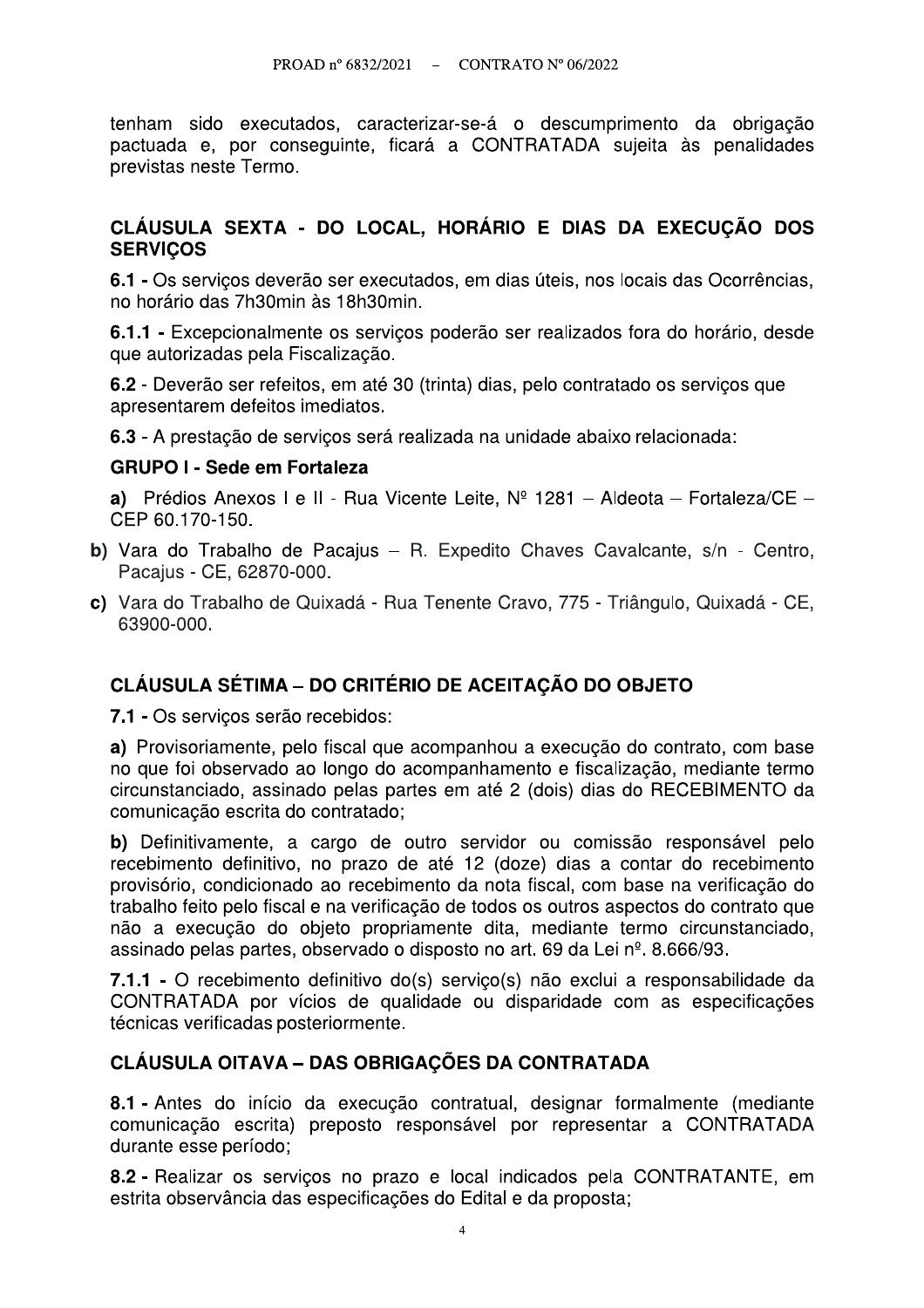8.3 - Empregar profissionais habilitados para a execução dos serviços, em conformidade com as normas e determinações em vigor;

seus trabalhadores ambiente de trabalho, 8.4 - Assegurar aos inclusive equipamentos e instalações, em condições adequadas ao cumprimento das normas de saúde, segurança e bem- estar no trabalho;

8.5 - Instruir seus empregados quanto à necessidade de acatar as Normas Internas da CONTRATANTE:

8.6 - Instruir seus empregados a respeito das atividades a serem desempenhadas, alertando- os a não executarem atividades não abrangidas pelo contrato, devendo a CONTRATADA relatar à CONTRATANTE toda e qualquer ocorrência neste sentido, a fim de evitar desvio de funcão:

8.7 - Apresentar os empregados devidamente identificados por meio de crachá:

8.8 - Manter os empregados nos horários predeterminados pela CONTRATANTE;

8.9 - Observar os preceitos da legislação sobre a jornada de trabalho, conforme a categoria profissional;

8.10 - Atender às solicitações da CONTRATANTE quanto à substituição dos empregados alocados, no prazo fixado pela fiscalização do contrato, nos casos em que ficar constatado descumprimento das obrigações relativas à execução do servico, conforme descrito neste Termo:

8.11 - Apresentar à CONTRATANTE, quando for o caso, a relação nominal dos empregados que adentrarão no órgão para a execução do serviço;

8.12 - Reparar, corrigir, remover, reconstruir ou substituir, às suas expensas, no total ou em parte, no prazo máximo de 30 (trinta) (dias) o objeto em que se verifiquem vícios, defeitos ou incorreções resultantes da execução ou de materiais empregados;

8.13 - Responsabilizar-se pelos vícios e danos decorrentes da execução do objeto, de acordo com os artigos 14 e 17 a 27, do Código de Defesa do Consumidor (Lei nº 8.078, de 1990), ficando a CONTRATANTE autorizada a descontar da garantia prestada, caso exigida no edital, ou dos pagamentos devidos à CONTRATADA, o valor correspondente aos danos sofridos;

8.14 - Atender prontamente a quaisquer exigências da CONTRATANTE, inerentes ao objeto da presente licitação;

8.15 - Comunicar à CONTRATANTE, no prazo máximo de 24 (vinte e quatro) horas que antecede a data da entrega, os motivos que impossibilitem o cumprimento do prazo previsto, com a devida comprovação;

8.16 - Comunicar ao Fiscal do contrato, no prazo de 2 (duas) horas, qualquer ocorrência anormal ou acidente que se verifique no local dos servicos;

8.17 - Prestar todo esclarecimento ou informação solicitada pela CONTRATANTE ou por seus prepostos, garantindo-lhes o acesso, a qualquer tempo, ao local dos trabalhos, bem como aos documentos relativos à execução do empreendimento:

8.18 - Paralisar, por determinação da CONTRATANTE, qualquer atividade que não esteja sendo executada de acordo com a boa técnica ou que ponha em risco a segurança de pessoas ou bens de terceiros;

8.19 - Promover a guarda, manutenção e vigilância de materiais, ferramentas, e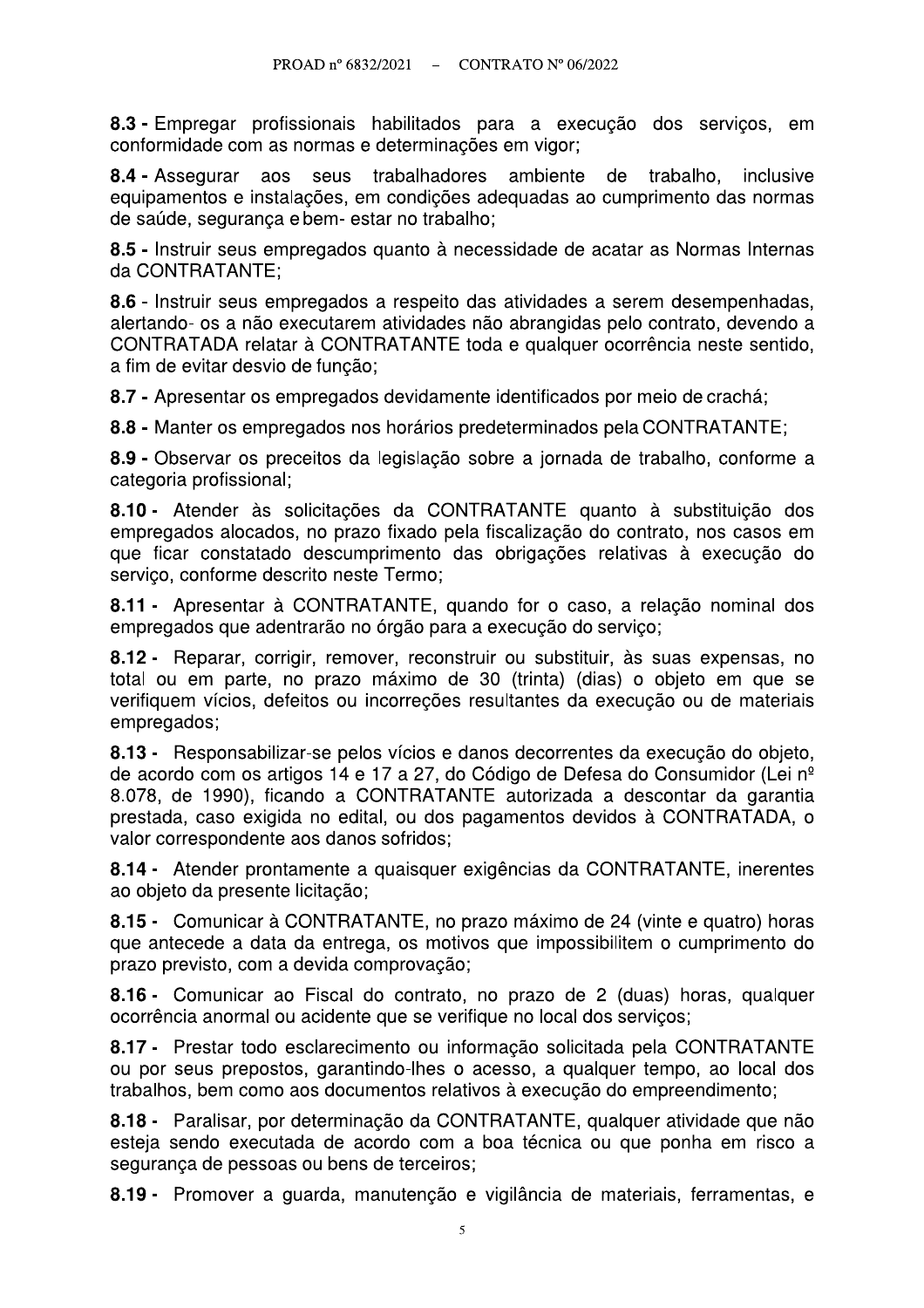tudo o que for necessário à execução dos serviços, durante a vigência do contrato;

8.20 - Promover a organização técnica e administrativa dos servicos, de modo a conduzi-los eficaz e eficientemente, de acordo com os documentos e especificações que integram este Termo, no prazo determinado;

8.21 - Conduzir os trabalhos com estrita observância às normas da legislação pertinente, cumprindo as determinações dos Poderes Públicos, mantendo sempre limpo o local dos servicos e nas melhores condições de segurança, higiene e disciplina:

8.22 - Submeter previamente, por escrito, à CONTRATANTE, para análise e aprovação, quaisquer mudanças nos métodos executivos que fujam às especificações deste Termo e demais documentos:

8.23 - Não permitir a utilização de qualquer trabalho do menor de dezesseis anos. exceto na condição de aprendiz para os maiores de quatorze anos; nem permitir a utilizacão do trabalho do menor de dezoito anos em trabalho noturno, perigoso ou insalubre:

8.24 - Cumprir, durante todo o período de execução do contrato, a reserva de cargos prevista em lei para pessoa com deficiência ou para reabilitado da Previdência Social, bem como as regras de acessibilidade previstas na legislação, guando a CONTRATADA houver se beneficiado da preferência estabelecida pela Lei n<sup>o</sup>. 13.146, de 2015;

8.25 - Guardar sigilo sobre todas as informações obtidas em decorrência do cumprimento do contrato;

8.26 - Arcar com o ônus decorrente de eventual equívoco no dimensionamento dos quantitativos de sua proposta, inclusive quanto aos custos variáveis decorrentes de fatores futuros e incertos, tais como os valores providos com o quantitativo de vale transporte, devendo complementá-los, caso o previsto inicialmente em sua proposta não seja satisfatório para o atendimento do objeto da licitação, exceto quando ocorrer algum dos eventos arrolados nos incisos do § 1<sup>º</sup> do art. 57 da Lei nº 8.666, de 1993:

8.27 - Prestar os serviços dentro dos parâmetros e rotinas estabelecidos, fornecendo todos os materiais, equipamentos e utensílios em quantidade, qualidade e tecnologia adequadas, com a observância às recomendações aceitas pela boa técnica, normas e legislação;

8.28 - Assegurar à CONTRATANTE, em conformidade com o previsto no subitem 6.1, "a"e "b", do Anexo VII - F da Instrução Normativa SEGES/MP nº. 5, de 25/05/201, se for o caso:

8.28.1 - O direito de propriedade intelectual dos produtos desenvolvidos, inclusive sobre as eventuais adequações e atualizações que vierem a ser realizadas, logo após o recebimento de cada parcela, de forma permanente, permitindo à CONTRATANTE distribuir, alterar e utilizar os mesmos sem limitações;

8.28.2 - Os direitos autorais da solução, do projeto, de suas especificações técnicas, da documentação produzida e congêneres, e de todos os demais produtos gerados na execução do contrato, inclusive aqueles produzidos por terceiros subcontratados, ficando proibida a sua utilização sem que exista autorização expressa da CONTRATANTE, sob pena de multa, sem prejuízo das sanções civis e penais cabíveis.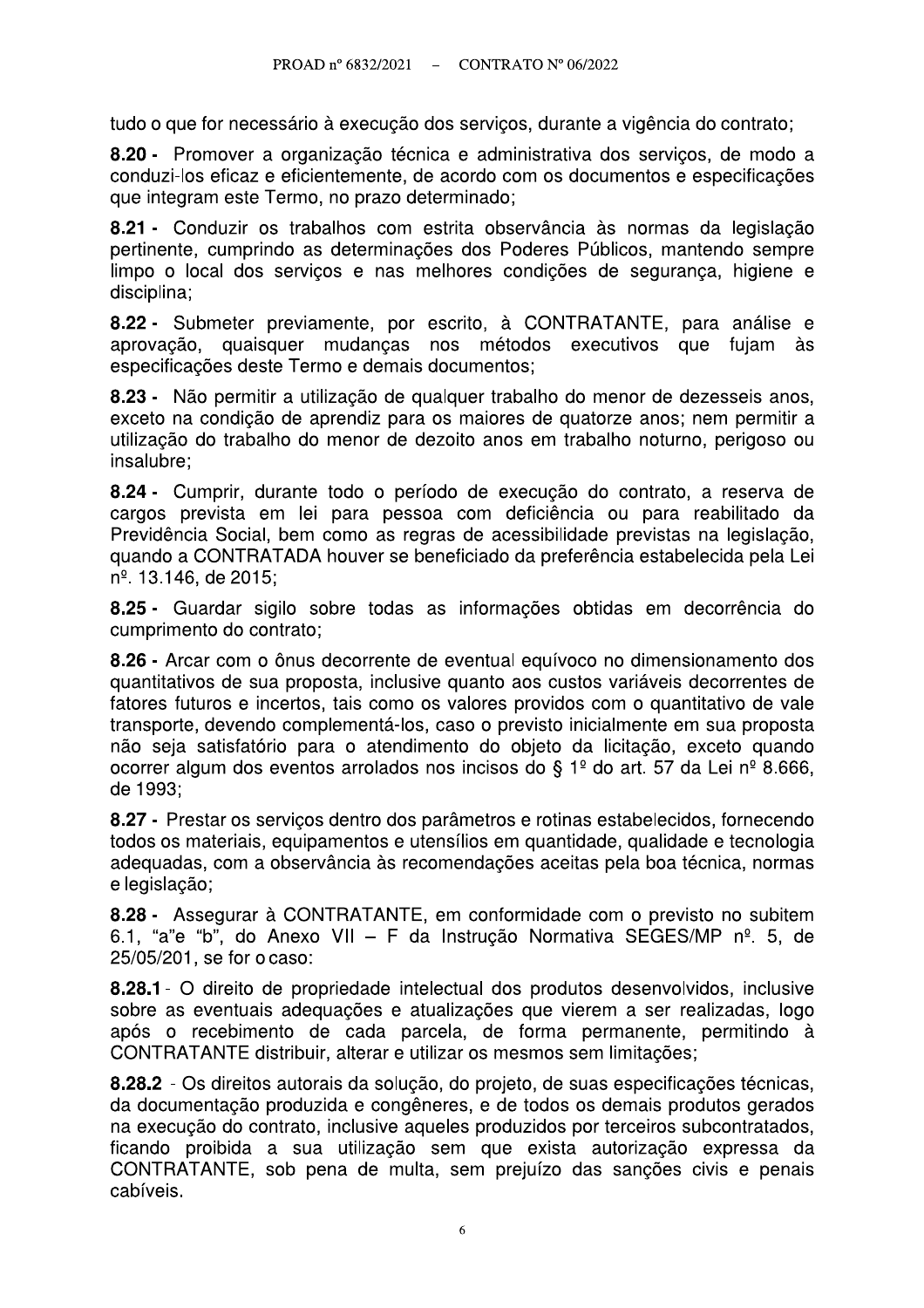8.29 - Aceitar os acréscimos ou supressões que se fizerem necessários, nos limites estabelecidos no art. 65, §1º, da Lei 8.666/93;

8.30 - Manter, durante toda a execução do contrato, em compatibilidade com as obrigações assumidas, todas as condições de habilitação e qualificação exigidas na licitação ou na contratação;

8.31 - Providenciar junto ao CREA e/ou ao CAU-BR as Anotações e Registros de Responsabilidade Técnica referentes ao objeto do contrato e especialidades pertinentes, nos termos das normas pertinentes (Leis ns. 6.496/77 e 12.378/2010);

8.32 - Obter junto aos órgãos competentes, conforme o caso, as licenças necessárias e demais documentos e autorizações exigíveis, na forma da legislação aplicável:

8.33 - Elaborar o Diário de Obra, incluindo diariamente, pelo Engenheiro preposto responsável, as informações sobre o andamento do empreendimento, tais como, número de funcionários, de equipamentos, condições de trabalho, condições meteorológicas, servicos executados, registro de ocorrências e outros fatos relacionados, bem como os comunicados à Fiscalização e situação das atividades em relação ao cronograma previsto;

8.34 - Refazer, às suas expensas, os trabalhos executados em desacordo com o estabelecido neste contrato, no Termo de Referência e seus anexos, bem como substituir aqueles realizados com materiais defeituosos ou com vício de construção. pelo prazo de 05 (cinco) anos, contado da data de emissão do Termo de Recebimento Definitivo;

8.35 - Responder por qualquer acidente de trabalho na execução dos serviços, por uso indevido de patentes registradas em nome de terceiros, por danos resultantes de defeitos ou incorreções dos serviços ou dos bens da CONTRATANTE, de seus funcionários ou de terceiros, ainda que ocorridos em via pública junto ao serviço de engenharia;

8.36 - Obedecer às normas regulamentadoras expedidas pelo Ministério da Economia, quanto à Segurança e Medicina do Trabalho;

8.37 - Adesão, por meio de cláusula contratual, ao Programa Nacional de Prevenção de Acidentes do Trabalho - Programa Trabalho Seguro, instituído no âmbito da Justica do Trabalho, voltado à promoção da saúde do trabalhador, à prevenção de acidentes de trabalho e ao fortalecimento da Política Nacional de Segurança e Saúde no Trabalho (PNSST), nos termos da Resolução nº 96, de 23 de marco de 2012, do Conselho Superior da Justica do Trabalho:

8.38 - Adesão, por meio de cláusula contratual, ao "Compromisso Nacional para Aperfeicoar as Condições de Trabalho", firmado entre o Governo Federal e as entidades patronais e representativas dos trabalhadores no dia 1<sup>º</sup> de marco de 2012. visando à aplicação e efetividade das Diretrizes nele estabelecidas;

8.39 - Absorver, na execução dos serviços, os egressos do sistema carcerário e/ou cumpridores de medidas ou penas alternativas, ao menos na seguinte proporção:

a) 5% (cinco por cento) das vagas, quando da contratação de 20 (vinte) ou mais trabalhadores;

b) 01 (uma) vaga guando da contratação de 06 (seis) a 19 (dezenove) trabalhadores, facultada a disponibilização de vaga para contrações de até 5 trabalhadores.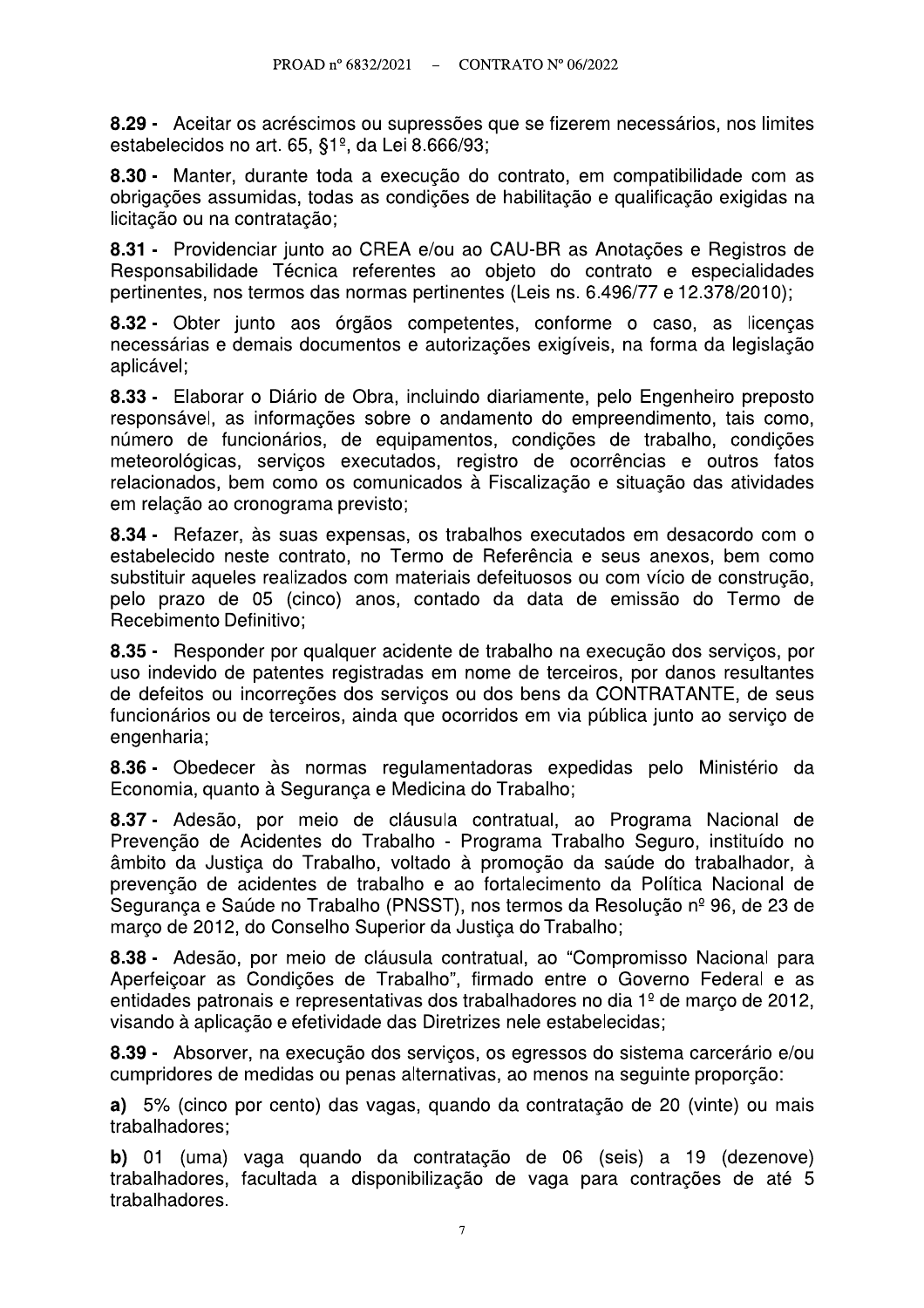8.40 - Capacitação de todos os trabalhadores em saúde e segurança no trabalho, dentro da jornada de trabalho, observada a carga horária mínima de duas horas mensais, com ênfase na prevenção de acidentes, conforme a Resolução CNJ 98/2012.

## **CLÁUSULA NONA - DAS OBRIGAÇÕES DO CONTRATANTE**

9.1 - Receber provisoriamente o servico;

9.2 - Verificar minuciosamente, no prazo fixado, a conformidade dos serviços recebidos provisoriamente com as especificações constantes do Edital e da proposta, para fins de aceitação e recebimento definitivos;

9.3 - Acompanhar e fiscalizar o cumprimento das obrigações da CONTRATADA, através de servidor especialmente designado;

9.4 - Efetuar o pagamento no prazo previsto.

# **CLÁUSULA DÉCIMA - DA ALTERAÇÃO SUBJETIVA**

10.1 - É admissível a fusão, cisão ou incorporação da CONTRATADA com/em outra pessoa jurídica, desde que sejam observados pela nova pessoa jurídica todos os requisitos de habilitação exigidos na licitação original; sejam mantidas as demais cláusulas e condições do contrato: não haja prejuízo à execução do objeto pactuado e haja a anuência expressa da CONTRATANTE à continuidade do contrato.

#### CLÁUSULA DÉCIMA PRIMEIRA - DA GESTÃO E FISCALIZAÇÃO DO **CONTRATO**

11.1 - A gestão e a fiscalização da contratação caberão aos representantes da CONTRATANTE especialmente designados. Nos impedimentos e afastamentos legais deste, suas funções serão desempenhadas por seus respectivos substitutos.

11.1.1 - A CONTRATANTE poderá alterar a designação dos gestores e fiscais, quando conveniente, sendo consignado formalmente nos autos e comunicado à CONTRATADA, sem necessidade de elaboração de termo aditivo.

11.1.2 - O recebimento de serviço de valor superior a R\$ 150.000,00 (cento e cinquenta mil reais) será confiado a uma comissão de, no mínimo, 3 (três) membros, designados pela autoridade competente.

11.2 - Os gestores e fiscais designados exercerão, de forma segregada, as atribuições previstas na Resolução TRT7 nº. 8/2019, e tudo o mais que for necessário visando o adequado acompanhamento e fiscalização da execução contratual, devendo ainda providenciar as medidas necessárias às soluções de quaisquer contratempos que porventura venham a ocorrer.

11.3 - As decisões e providências que ultrapassarem a competência dos gestores e fiscais deverão ser solicitadas, em tempo oportuno, à Diretoria competente, para adoção das medidas que julgar convenientes.

11.4 - A gestão e a fiscalização de que trata esta CLÁUSULA não excluem nem reduzem a responsabilidade da CONTRATADA, inclusive perante terceiros, por qualquer irregularidade, ainda que resultante de imperfeições técnicas, vícios redibitórios, ou emprego de material inadeguado ou de qualidade inferior, e, na ocorrência desta, não implica em corresponsabilidade da CONTRATANTE ou de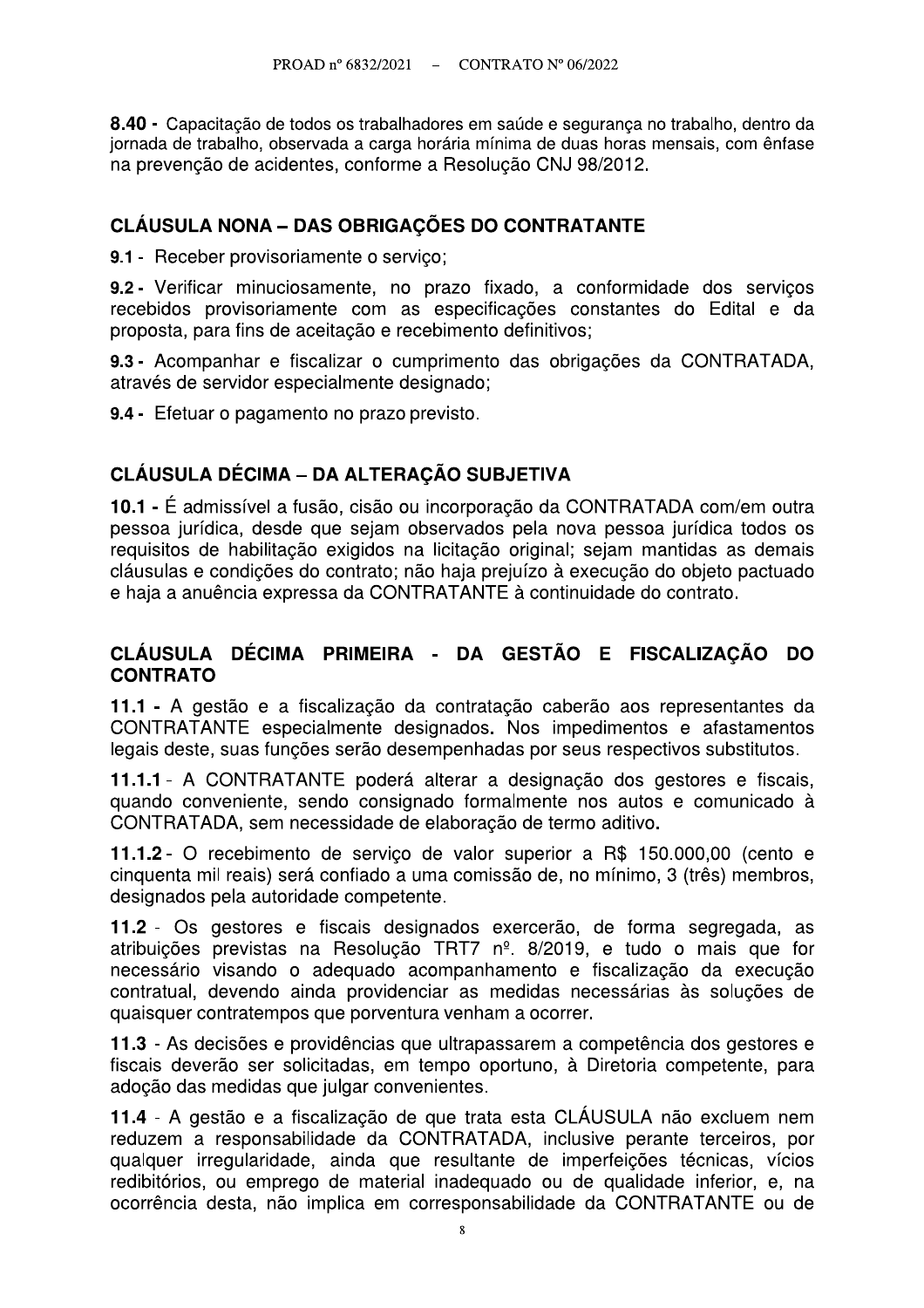seus agentes e prepostos, de conformidade com o art. 70 da Lei nº 8.666/93.

11.5 - As informações e os esclarecimentos solicitados pela CONTRATADA poderão ser prestados através dos telefones (85)3388-9485, (85)3388-9336 ou email trtenge@trt7.jus.br.

11.6 - O representante da CONTRATANTE anotará em registro próprio todas as ocorrências relacionadas com a execução do contrato, indicando dia, mês e ano, bem como o nome dos funcionários eventualmente envolvidos, determinando o que for necessário à regularização das falhas ou defeitos observados e encaminhando os apontamentos à autoridade competente para as providências cabíveis.

## **CLÁUSULA DÉCIMA SEGUNDA - DO PAGAMENTO**

12.1 - O pagamento será efetuado na conta bancária fornecida pela CONTRATADA, em até 5 (cinco) dias úteis após o recebimento definitivo, condicionada ao recebimento da Nota Fiscal, ocasião em que este Tribunal verificará a regularidade com a Fazenda Federal (Tributos e Contribuições Federais e Dívida Ativa da União e INSS), com a Fazenda Estadual e Municipal, com o Fundo de Garantia por Tempo de Servico (FGTS), bem como a regularidade trabalhista, mediante Certidão Negativa de Débitos Trabalhistas (CNDT).

12.2 - Havendo erro na apresentação da Nota Fiscal ou dos documentos pertinentes à contratação, ou, ainda, circunstância que impeça a liquidação da despesa, como, por exemplo, obrigação financeira pendente, decorrente de penalidade imposta ou inadimplência, o pagamento ficará sobrestado até que a CONTRATADA providencie as medidas saneadoras. Nesta hipótese, o prazo para pagamento iniciar-se-á após a comprovação da regularização da situação, não acarretando qualquer ônus para a CONTRATANTE.

12.3 - Será considerada data do pagamento o dia em que constar como emitida a ordem bancária para pagamento.

12.4 - Antes de cada pagamento à CONTRATADA, será realizada consulta ao SICAF para verificar a manutenção das condições de habilitação exigidas no edital.

12.5 - Quando do pagamento, será efetuada a retenção tributária prevista na legislação aplicável.

12.6 - A CONTRATADA regularmente optante pelo Simples Nacional, nos termos da Lei Complementar nº 123, de 2006, não sofrerá a retenção tributária quanto aos impostos e contribuições abrangidos por aquele regime. No entanto, o pagamento ficará condicionado à apresentação de comprovação, por meio de documento oficial, de que faz jus ao tratamento tributário favorecido previsto na referida Lei Complementar.

12.7 - Nos casos de eventuais atrasos de pagamento, desde que a CONTRATADA não tenha concorrido, de alguma forma, para tanto, fica convencionado que a taxa de compensação financeira devida pela CONTRATANTE, entre a data do vencimento e o efetivo adimplemento da parcela, é calculada mediante a aplicação da seguinte fórmula:

 $EM = I \times N \times VP$ , sendo:

EM = Encargos moratórios;

N = Número de dias entre a data prevista para o pagamento e a do efetivo pagamento;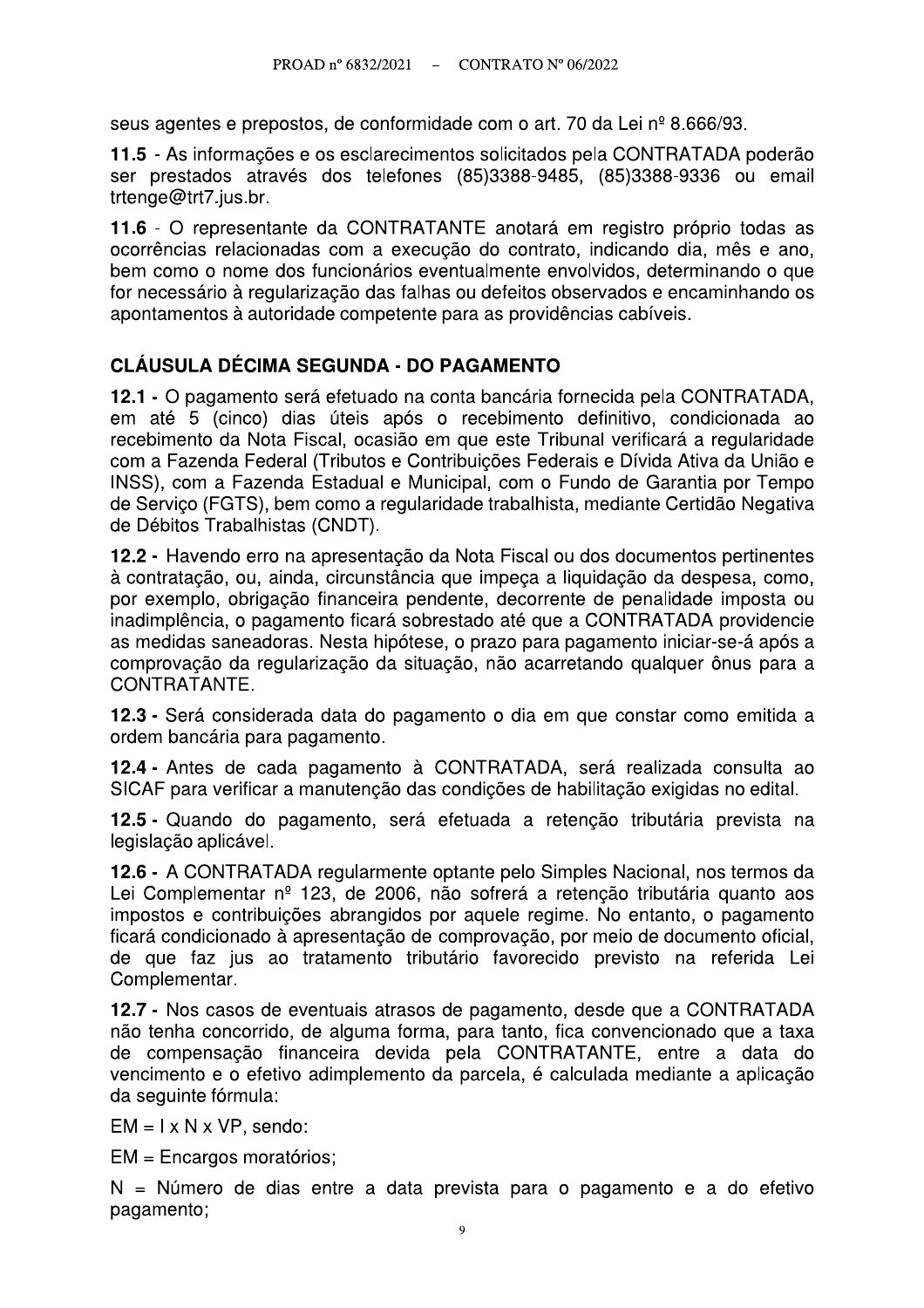$I =$  Indice de compensação financeira = 0,00016438, assim apurado:

$$
I = i/365 \qquad I = 6/100 \qquad I = 0,00016438
$$

$$
365
$$

Em que i = taxa percentual anual no valor de 6%, capitalizada diariamente em regime de juros simples.

VP = Valor da parcela em atraso.

12.8 - No Caso de aplicação de multa o valor respectivo será deduzido da fatura.

### **CLÁUSULA DÉCIMA TERCEIRA – DO REAJUSTE DO VALOR**

13.1 - Os preços são fixos e irreajustáveis no prazo de um ano contado da data limite para a apresentação das propostas.

13.2 - Dentro do prazo de vigência do contrato e mediante solicitação da CONTRATADA, os preços contratados poderão sofrer reajuste após o interregno de um ano, aplicando-se o índice IPCA exclusivamente para as obrigações iniciadas e concluídas após a ocorrência da anualidade.

13.3 - Nos reajustes subsequentes ao primeiro, o interregno mínimo de um ano será contado a partir dos efeitos financeiros do último reajuste, quando for o caso.

13.4 - No caso de atraso ou não divulgação do índice de reajustamento, o CONTRATANTE pagará à CONTRATADA a importância calculada pela última variação conhecida, liquidando a diferenca correspondente tão logo seja divulgado o índice definitivo. Fica a CONTRATADA obrigada a apresentar memória de cálculo referente ao reajustamento de precos do valor remanescente, sempre que este ocorrer.

13.5 - Nas aferições finais, o índice utilizado para reajuste será, obrigatoriamente, o definitivo, quando for o caso.

13.6 - Caso o índice estabelecido para reajustamento venha a ser extinto ou de qualquer forma não possa mais ser utilizado, será adotado, em substituição, o que vier a ser determinado pela legislação então em vigor.

13.7 - Na ausência de previsão legal quanto ao índice substituto, as partes elegerão novo índice oficial, para reajustamento do preco do valor remanescente, por mejo de termo aditivo.

## CLÁUSULA DÉCIMA QUARTA - DAS SANÇÕES ADMINISTRATIVAS

14.1 - A recusa injustificada em assinar a Ata de Registro de Precos sujeitará a CONTRATADA à multa, no percentual de 5% (cinco por cento), calculada sobre o valor do total a ser registrado;

14.2 - O atraso injustificado no atendimento à convocação para recebimento da Ordem de Serviço ou na execução do contrato sujeitará a CONTRATADA à multa moratória, no percentual de 0,2% (dois décimos por cento) ao dia, calculada sobre o valor da parcela não prestada tempestivamente limitada à a 10% (dez por cento).

14.3 - Se o atraso de que trata o item supra ultrapassar o prazo de 15 dias, a CONTRATANTE poderá entender pela inexecução parcial ou total do contrato, conforme o caso.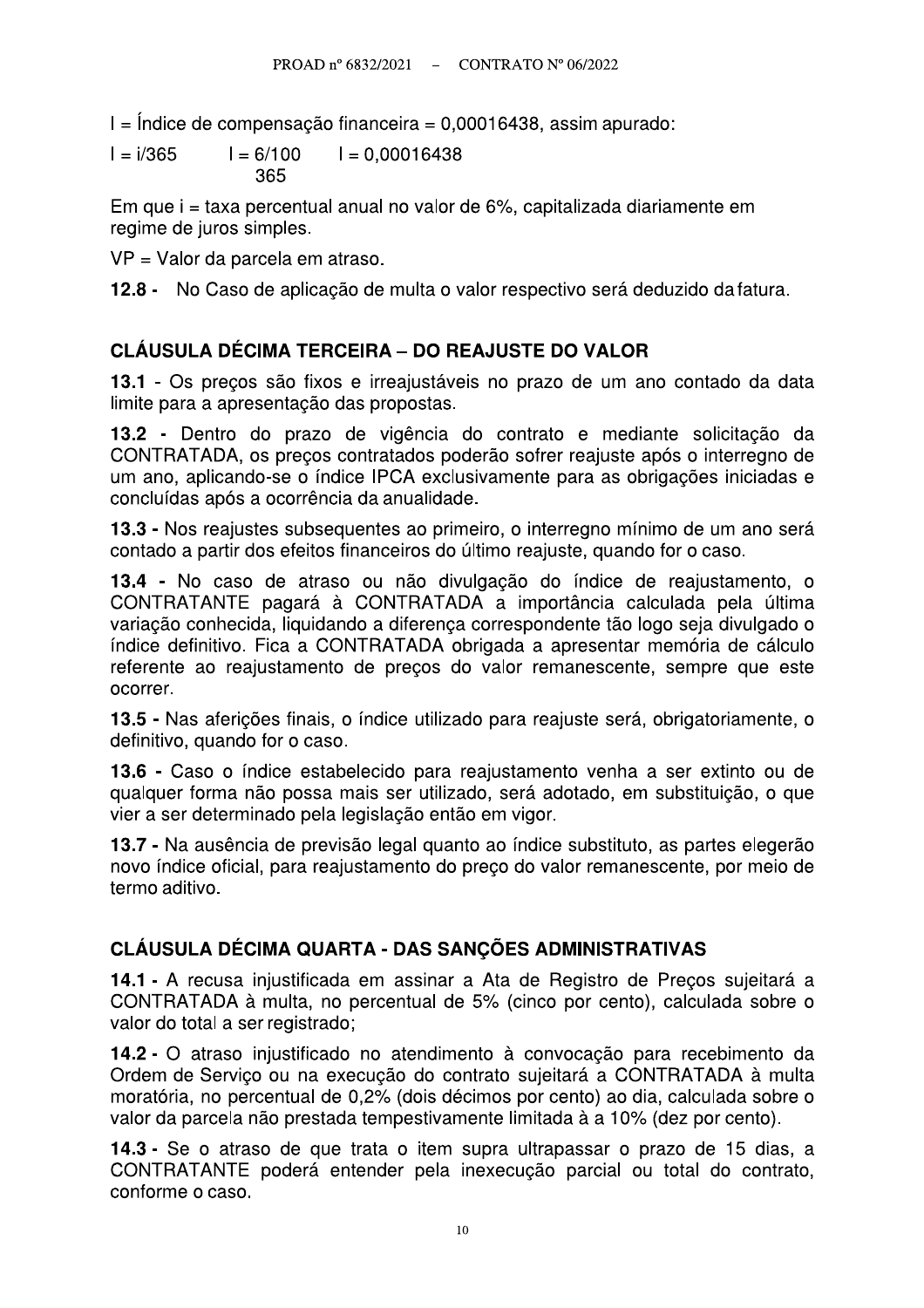14.4 - Além das sanções previstas nos itens supra, a CONTRATADA poderá incorrer nas seguintes sanções:

a) Advertência, por faltas leves, assim entendidas aquelas que não acarretarem preiuízos significativos para a CONTRATANTE:

b) multa compensatória, no percentual de 10% (dez por cento), calculada sobre o valor da parcela inadimplida, na hipótese de inexecução parcial do Contrato;

c) multa compensatória, no percentual de 10% (dez por cento), calculada sobre o valor total do Contrato, na hipótese de inexecução total;

d) multa compensatória, no percentual de 5 % (cinco por cento), calculada sobre o valor do Contrato, para os demais casos de descumprimento contratual.

e) Suspensão de licitar e impedimento de contratar com o órgão, entidade ou unidade administrativa pela qual a Administração Pública opera e atua concretamente, pelo prazo de até dois anos;

f) Impedimento de licitar e contratar com órgãos e entidades da União com o consequente descredenciamento no SICAF pelo prazo de até cinco anos;

g) Declaração de inidoneidade para licitar ou contratar com a Administração Pública, enquanto perdurarem os motivos determinantes da punição ou até que seja promovida a reabilitação perante a própria autoridade que aplicou a penalidade, que será concedida sempre que a CONTRATADA ressarcir a CONTRATANTE pelos prejuízos causados;

h) multa, conforme estabelecido na tabela abaixo:

| Nº                                                                             | Descrição da Infração                                            | Valor das<br>Multas (R\$) |
|--------------------------------------------------------------------------------|------------------------------------------------------------------|---------------------------|
| 01                                                                             | Ausência de uniformes ou más condições dos mesmos / Funcionário  | 50,00                     |
| 02                                                                             | Ausência de Registros ou Exames Médicos / Funcionário            | 50,00                     |
| 03                                                                             | Não-fornecimento do EPI ou inadequado ao trabalho / Ocorrência   | 300,00                    |
| 04                                                                             | Não-uso do EPI ou uso inadequado dentro do canteiro / Ocorrência | 300,00                    |
| Observação: Em caso de reincidência, a multa cobrada será o dobro da anterior. |                                                                  |                           |

14.5 - As sanções previstas nos subitens 14.4, itens "a", "e", "f" e "g" poderão ser aplicadas à CONTRATADA juntamente com as de multa, descontando-a dos pagamentos a serem efetuados.

14.6 - As multas devidas e/ou prejuízos causados à CONTRATANTE serão deduzidos dos valores a serem pagos, quando for o caso, serão inscritos na Dívida Ativa da União e cobrados judicialmente.

14.7 - Caso o valor da multa não seja suficiente para cobrir os prejuízos causados pela conduta da CONTRATADA, a União ou Entidade poderá cobrar o valor remanescente judicialmente, conforme artigo 419 do Código Civil.

14.8 - A autoridade competente, na aplicação das sanções, levará em consideração a gravidade da conduta do infrator, o caráter educativo da pena, bem como o dano causado à CONTRATANTE, observado o princípio da proporcionalidade.

14.9 - Se, durante o processo de aplicação de penalidade, houver indícios de prática de infração administrativa tipificada pela Lei nº. 12.846, de 1º de agosto de 2013, como ato lesivo à administração pública nacional ou estrangeira, cópias do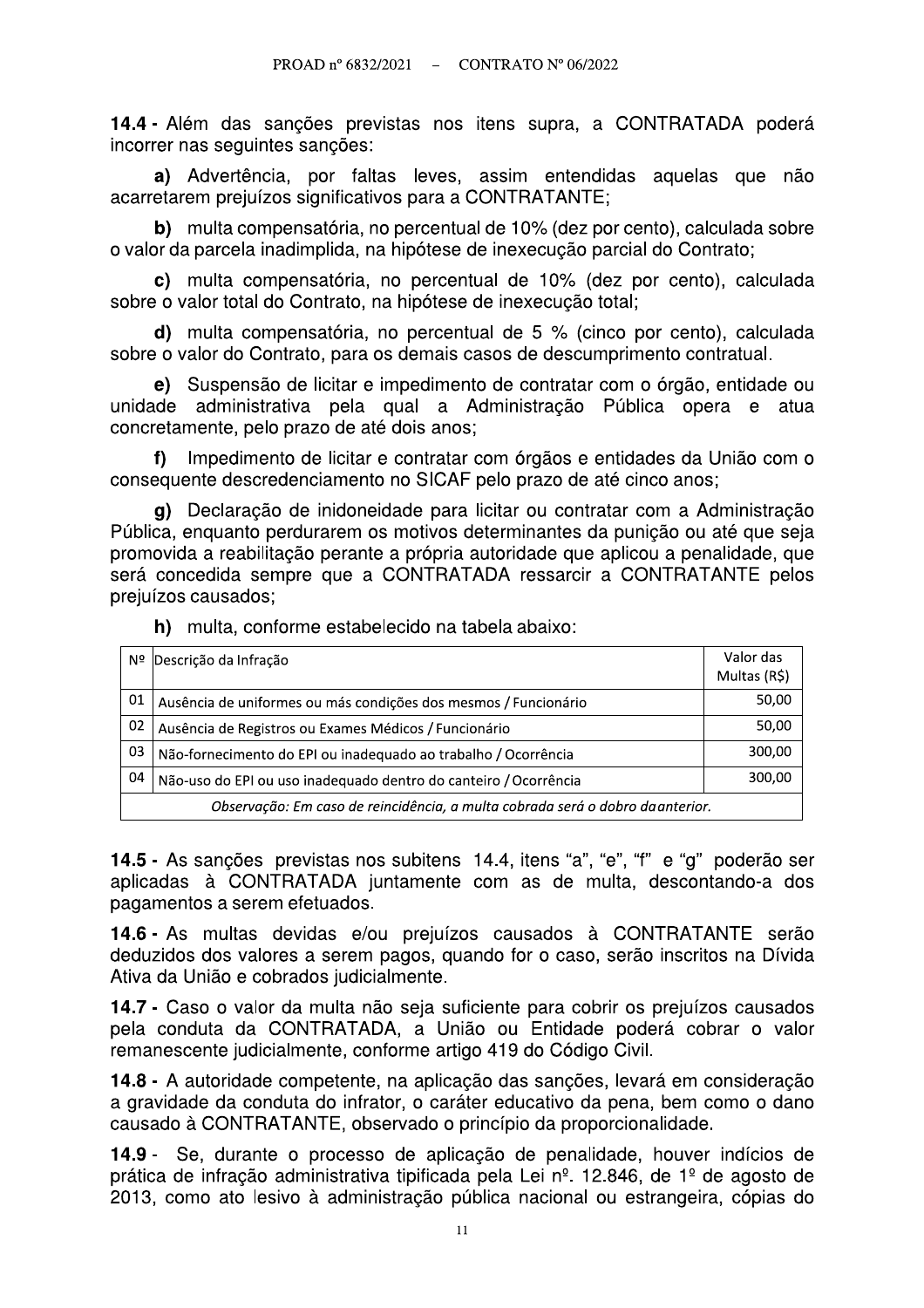processo administrativo necessárias à apuração da responsabilidade da CONTRATADA deverão ser remetidas à autoridade competente, com despacho fundamentado, para ciência e decisão sobre a eventual instauração de investigação preliminar ou Processo Administrativo de Responsabilização - PAR.

14.10 - A apuração e o julgamento das demais infrações administrativas não consideradas como ato lesivo à Administração Pública nacional ou estrangeira nos termos da Lei nº. 12.846, de 1º de agosto de 2013, seguirão seu rito normal na unidade administrativa.

14.11 - O processamento do PAR não interfere no seguimento regular dos processos administrativos específicos para apuração da ocorrência de danos e prejuízos à Administração Pública Federal resultantes de ato lesivo cometido por pessoa jurídica, com ou sem a participação de agente público.

14.12 - A aplicação de sanções previstas neste instrumento, realizar-se-á em processo administrativo e assegurará contraditório e a ampla defesa à CONTRATADA, cuja intimação dar-se- á na forma da lei, inclusive através de fax ou e-mail.

14.13 - As penalidades serão obrigatoriamente registradas no SICAF.

## CLÁUSULA DÉCIMA QUINTA - DO VALOR DO CONTRATO

15.1 - Dá-se a este Contrato o valor global de R\$ 13.485,83 (Treze Mil Quatrocentos e Oitenta e Cinco Reais e Oitenta e Três Centavos), conforme proposta da CONTRATADA.

15.2 - No valor contratado estão inclusas todas as despesas, bem como todos os tributos, fretes, seguros e demais encargos necessários à completa execução do objeto deste Termo.

## CLÁUSULA DÉCIMA SEXTA - DO REGIME DE EXECUÇÃO

16.1 - Os servicos serão executados sob o regime de empreitada por preco unitário.

## CLÁUSULA DÉCIMA SÉTIMA - DA SUBCONTRATAÇÃO

17.1 - Não será admitida a subcontratação do objeto deste contrato.

## CLÁUSULA DÉCIMA OITAVA - DA DOTACÃO ORCAMENTÁRIA

18.1 - As despesas decorrentes da execução deste contrato correrão à conta da rubrica 3399039, constante da atividade 167968.

Nota de Empenho nº 2022NE000042

#### **CLÁUSULA DÉCIMA NONA - DA VIGÊNCIA**

19.1 - O prazo de vigência deste contrato é a contar de sua assinatura até 25/06/2022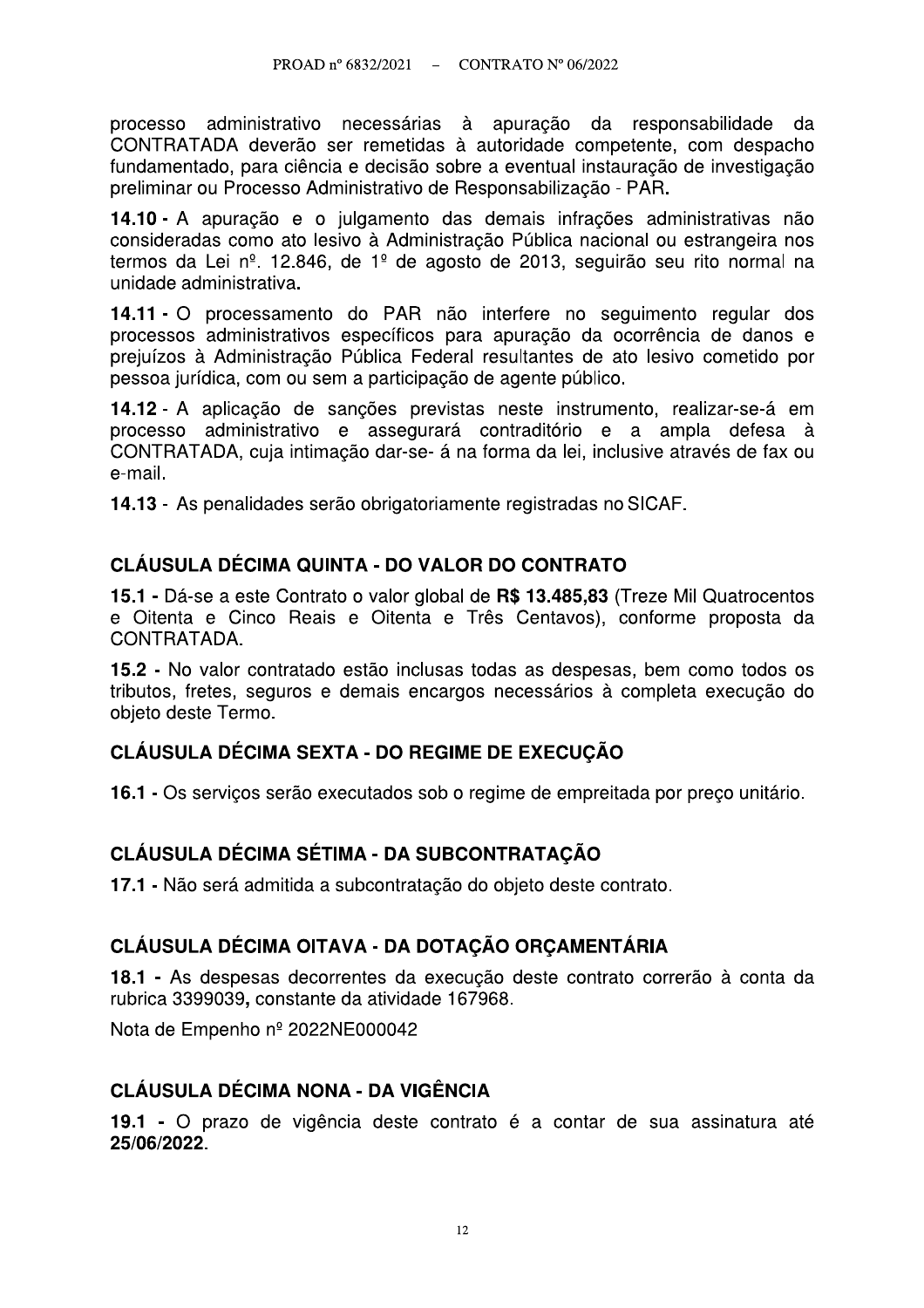## **CLÁUSULA VIGÉSIMA - DA RESCISÃO**

20.1 - O CONTRATANTE poderá considerar rescindido o presente contrato, de pleno direito, independentemente de interpelação judicial ou extrajudicial, sem que assista à CONTRATADA o direito a qualquer indenização, nos casos e formas fixados nos artigos 78 e 79 da Lei nº 8.666/93.

20.2 - Os casos de rescisão contratual serão formalmente motivados nos autos do Procedimento Administrativo, assegurados o contraditório e a ampla defesa.

20.3 - A rescisão de que trata esta CLÁUSULA, exceto quando se tratar de caso fortuito, força maior ou razões de interesse público, acarretará a retenção dos créditos decorrentes deste contrato, até o limite dos prejuízos causados ao CONTRATANTE.

#### CLÁUSULA VIGÉSIMA PRIMEIRA - DAS ALTERAÇÕES CONTRATUAIS

21.1 - Qualquer modificação ou alteração no presente contrato será formalizada mediante termo aditivo, objetivando atender aos interesses das partes e ao objeto deste instrumento de Contrato, salvo hipótese de alterações relativas à fiscalização, que serão efetuadas sem a necessidade de termo aditivo.

21.2 - Os termos aditivos são partes integrantes deste Contrato, como se nele estivessem transcritos.

#### CLÁUSULA VIGÉSIMA SEGUNDA - DA PROTECÃO DE DADOS PESSOAIS - Lei nº 13.709/2018 - LGPD

22.1 – Em observação às determinações constantes na Lei nº 13.709, de 14 de agosto de 2018 - LEI GERAL DE PROTEÇÃO DE DADOS (LGPD). o CONTRATANTE e a CONTRATADA se comprometem a proteger os direitos fundamentais de liberdade e de privacidade e o livre desenvolvimento da personalidade da pessoa natural, relativos ao tratamento de dados pessoais, inclusive nos meios digitais, garantindo que:

22.1.1 - O tratamento de dados pessoais dar-se-á de acordo com as bases legais previstas nas hipóteses dos Arts. 7<sup>º</sup> e/ou 11 da Lei 13.709/2018 às quais se submeterão os serviços, e para propósitos legítimos, específicos, explícitos e informados ao titular:

 $22.1.2$  $\Omega$ tratamento seja limitado às atividades **NF** cessárias ao atingimento das finalidades de execução do objeto do contrato, utilizando-os, quando seja o caso, em cumprimento de obrigação legal ou regulatória, no exercício regular de direito, por determinação judicial ou por requisição da Autoridade Nacional de Proteção de Dados (ANPD);

22.1.3 - Em caso de necessidade de coleta de dados pessoais indispensáveis à própria prestação do servico/aguisição de bens, esta será realizada mediante prévia aprovação da CONTRATANTE, responsabilizando-se a CONTRATADA por obter o consentimento dos titulares (salvo nos casos em que opere outra hipótese legal de tratamento). Os dados assim coletados só poderão ser utilizados na execução do objeto especificado neste contrato, e, em hipótese alguma, poderão ser compartilhados ou utilizados para outros fins;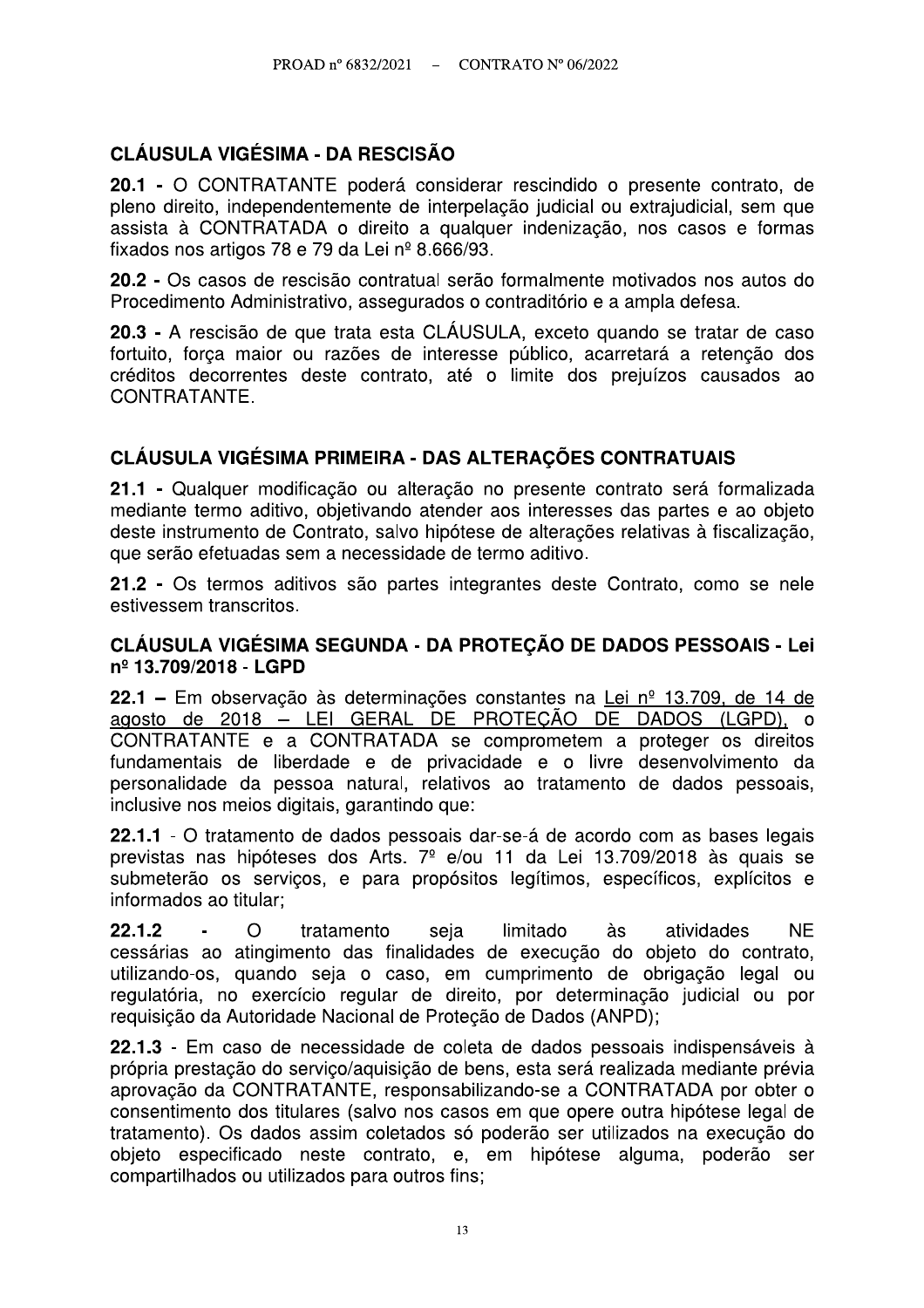22.1.3.1 - Eventualmente, as partes podem ajustar que a CONTRATADA será responsável por obter o consentimento dos titulares, observadas as demais condicionantes do item 22.1.3 acima:

22.1.4 - Os dados obtidos em razão desse contrato serão armazenados em um banco de dados seguro, com garantia de registro das transações realizadas na aplicação de acesso (log) e adequado controle de acesso baseado em função (role based access control) e com transparente identificação do perfil dos credenciados, tudo estabelecido como forma de garantir inclusive a rastreabilidade de cada transação e a franca apuração, a qualquer momento, de desvios e falhas, vedado o compartilhamento desses dados com terceiros;

22.1.5 - Encerrada a vigência do contrato ou não havendo mais necessidade de utilização dos dados pessoais, sejam eles sensíveis ou não, a CONTRATADA interromperá tratamento dos Dados Pessoais  $\circ$ disponibilizados pela CONTRATANTE e, em no máximo (30) dias, sob instruções e na medida do determinado pela CONTRATANTE, eliminará completamente os Dados Pessoais e todas as cópias porventura existentes (seja em formato digital ou físico), salvo quando a CONTRATADA tenha que manter os dados para cumprimento de obrigação legal ou outra hipótese da LGPD.

22.2 - A CONTRATADA dará conhecimento formal aos seus empregados das obrigações e condições acordadas nesta cláusula, inclusive no tocante à Política de Privacidade da CONTRATANTE, cujos princípios deverão ser aplicados à coleta e tratamento dos dados pessoais de que trata a presente cláusula.

22.3 - O eventual acesso, pela CONTRATADA, às bases de dados que contenham ou possam conter dados pessoais implicará para a CONTRATADA e para seus prepostos - devida e formalmente instruídos nesse sentido - o mais absoluto dever de sigilo, no curso do presente contrato.

22.4 - A CONTRATADA cooperará com a CONTRATANTE no cumprimento das obrigações referentes ao exercício dos direitos dos Titulares previstos na LGPD e nas Leis e Regulamentos de Proteção de Dados em vigor e também no atendimento de requisições e determinações do Poder Judiciário, Ministério Público, Órgãos de controle administrativo:

22.5 - A CONTRATADA deverá informar imediatamente à CONTRATANTE quando receber uma solicitação de um Titular de Dados, a respeito dos seus Dados Pessoais e abster-se de responder qualquer solicitação em relação aos Dados Pessoais do solicitante, exceto nas instruções documentadas da CONTRATANTE ou conforme exigido pela LGPD e Leis e Regulamentos de Proteção de Dados em vigor.

22.6 - O "Encarregado" ou "DPO" da CONTRATADA manterá contato formal com o Encarregado da CONTRATANTE, no prazo de 24 (vinte e quatro) horas da ocorrência de qualquer incidente que implique violação ou risco de violação de dados pessoais, para que este possa adotar as providências devidas, na hipótese de questionamento das autoridades competentes.

22.7 - A critério do Encarregado de Dados da CONTRATANTE, a CONTRATADA poderá ser provocada a colaborar na elaboração do relatório de impacto (DPIA), conforme a sensibilidade e o risco inerente do objeto deste contrato, no tocante a dados pessoais.